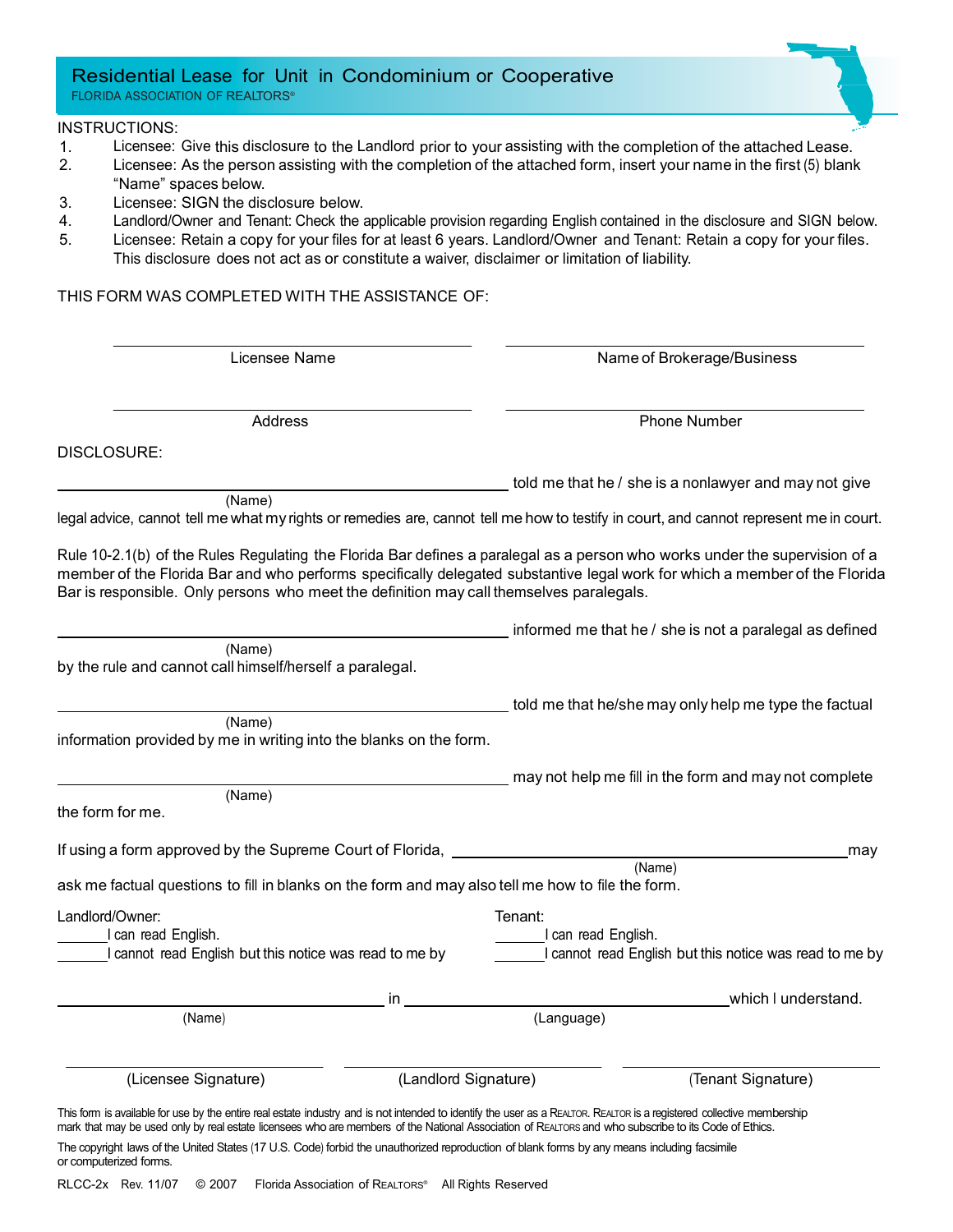(FOR A TERM NOT TO EXCEED ONE YEAR) (Not To Be Used For Commercial, Agricultural, or Other Residential Property)

WARNING: IT IS VERY IMPORTANT TO READ ALL OF THE LEASE CAREFULLY. THE LEASE IMPOSES IMPORTANT LEGAL OBLIGATIONS. AN ASTERISK (\*) OR A BLANK SPACE ( \_\_\_\_\_\_) INDICATES A PROVISION WHERE A CHOICE OR A DECISION MUST BE MADE BY THE PARTIES.<br>NO CHANCES OR ARRITIONS TO THIS FORM MAY BE MARE UNILESS A LAWYER IS CONSULTER. NO CHANGES OR ADDITIONS TO THIS FORM MAY BE MADE UNLESS A LAWYER IS CONSULTED.

| Τ.   | TERM AND PARTIES. This is a lease ("the Lease") for a period of ____________ months (the "Lease Term"), beginning ____                                                                                                                                        |  |                                 |  |  |  |
|------|---------------------------------------------------------------------------------------------------------------------------------------------------------------------------------------------------------------------------------------------------------------|--|---------------------------------|--|--|--|
|      | [number]<br>[month, day, year]                                                                                                                                                                                                                                |  |                                 |  |  |  |
|      | [month, day, year]                                                                                                                                                                                                                                            |  | [name of owner of the property] |  |  |  |
|      | $[name(s) of person(s) to whom the property is leased]$ . (In the Lease, the owner, whether one or more, of the                                                                                                                                               |  |                                 |  |  |  |
|      |                                                                                                                                                                                                                                                               |  |                                 |  |  |  |
|      | property is called "Landlord." All persons to whom the property is leased are called "Tenant.")                                                                                                                                                               |  |                                 |  |  |  |
| H.   |                                                                                                                                                                                                                                                               |  |                                 |  |  |  |
|      |                                                                                                                                                                                                                                                               |  | [street address]                |  |  |  |
|      |                                                                                                                                                                                                                                                               |  |                                 |  |  |  |
|      |                                                                                                                                                                                                                                                               |  |                                 |  |  |  |
|      |                                                                                                                                                                                                                                                               |  |                                 |  |  |  |
|      | [List all furniture and appliances. If none, write "none."] (In the Lease the property leased, including furniture and appliances, if any, is called "the Premises.")                                                                                         |  |                                 |  |  |  |
| III. | COMMON AREAS. Landlord grants to Tenant permission to use, along with others, the common areas of the building and the development of which<br>the Premises are a part.                                                                                       |  |                                 |  |  |  |
| IV.  | RENT PAYMENTS AND CHARGES. Tenant shall pay rent for the Premises in installments of \$ ____________each on the ________________________                                                                                                                      |  |                                 |  |  |  |
|      | Imonth, weekl                                                                                                                                                                                                                                                 |  |                                 |  |  |  |
|      | and a week if rent is paid weekly.) Tenant shall pay with each rent payment all taxes imposed on the rent by taxing authorities. The amount of taxes                                                                                                          |  |                                 |  |  |  |
|      | payable on the beginning date of the Lease is \$                                                                                                                                                                                                              |  |                                 |  |  |  |
|      |                                                                                                                                                                                                                                                               |  |                                 |  |  |  |
|      | the amount of the tax changes. Tenant shall pay the rent and all other charges required to be paid under the Lease by cash, valid check, or money<br>order. Landlord may appoint an agent to collect the Lease Payment and to perform Landlord's obligations. |  |                                 |  |  |  |
| *    | Landlord / Tenant (circle one) shall pay the common area maintenance fees attributable to the Premises during the Lease Term. Such fees are \$                                                                                                                |  |                                 |  |  |  |
| *    | per month / quarter (circle one) and are payable at the following address:                                                                                                                                                                                    |  |                                 |  |  |  |
|      | . Failure by Tenant to pay any such fees that are Tenant's obligations shall be a default in payment of rent.                                                                                                                                                 |  |                                 |  |  |  |
| *    |                                                                                                                                                                                                                                                               |  |                                 |  |  |  |
| V.   | <b>Idatel</b><br>DEPOSITS, ADVANCE RENT, AND LATE CHARGES. In addition to the Lease Payments described above, Tenant shall pay the following: (check only<br>those items that apply)                                                                          |  |                                 |  |  |  |
|      | a security deposit of \$                                                                                                                                                                                                                                      |  |                                 |  |  |  |
|      | advance rent in the amount of \$                                                                                                                                                                                                                              |  |                                 |  |  |  |
|      | to be paid upon signing the Lease.                                                                                                                                                                                                                            |  |                                 |  |  |  |
|      | a pet deposit in the amount of \$                                                                                                                                                                                                                             |  |                                 |  |  |  |
|      | a late charge in the amount of \$<br>days after the date it is due.                                                                                                                                                                                           |  | number of                       |  |  |  |
|      |                                                                                                                                                                                                                                                               |  |                                 |  |  |  |
|      | greater) if Tenant makes any Lease Payment with a bad check. If Tenant makes any Lease Payment with a bad check, Landlord can<br>require Tenant to pay all future Lease Payments in cash or by money order.                                                   |  |                                 |  |  |  |
|      |                                                                                                                                                                                                                                                               |  |                                 |  |  |  |

VI. SECURITY DEPOSITS AND ADVANCE RENT. If Tenant has paid a security deposit or advance rent the following provisions apply: A. Landlord shall hold the money in a separate interest-bearing or noninterest-bearing account in a Florida banking institution for the benefit of Tenant.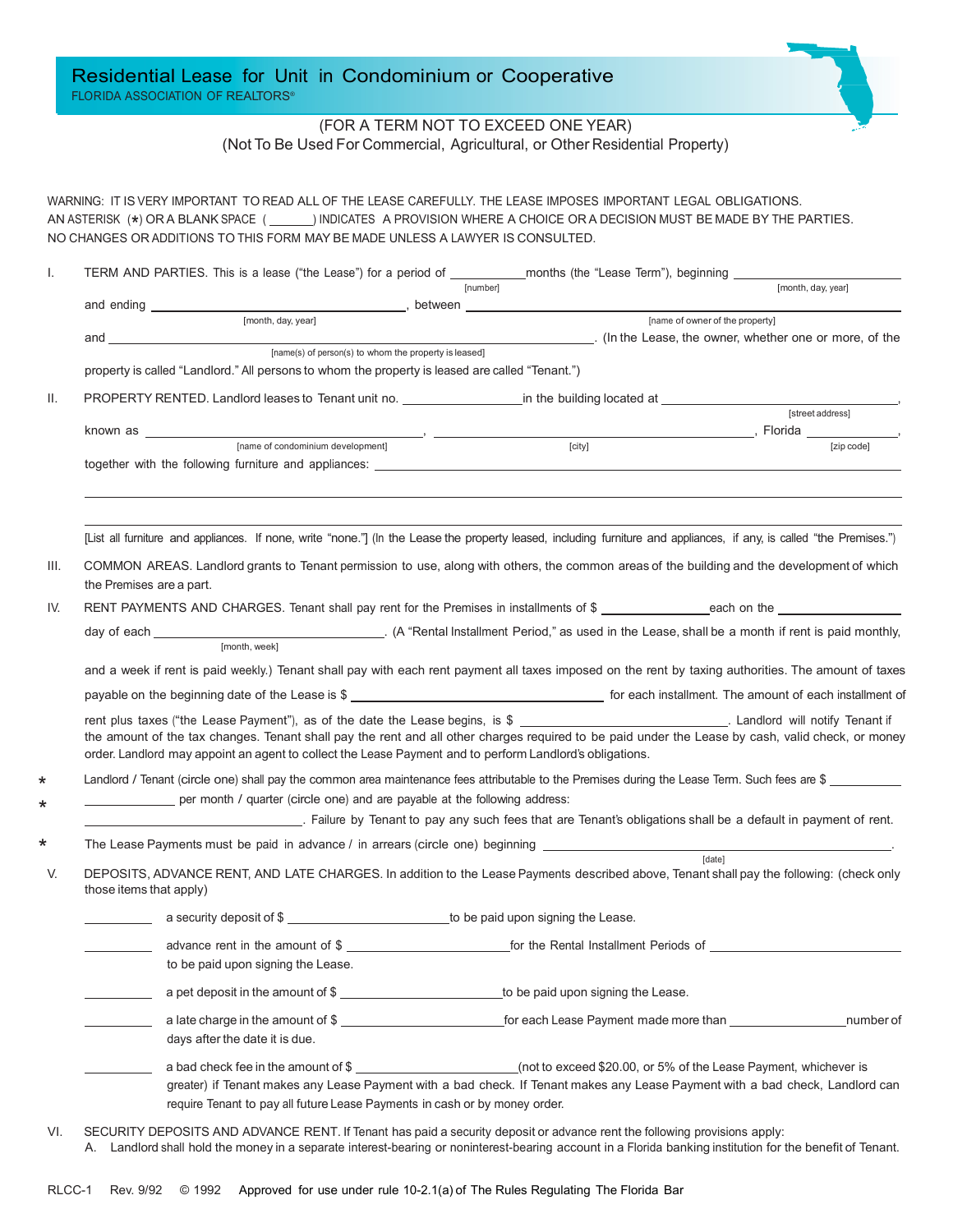If Landlord deposits the money in an interest-bearing account, Landlord must pay Tenant interest of at least 75% of the annualized average interest paid by the bank or 5% per year simple interest, whichever Landlord chooses. Landlord cannot mix such money with any other funds of Landlord or pledge, mortgage, or make any other use of such money until the money is actually due to Landlord; or

B. Landlord must post a surety bond in the manner allowed by law. If Landlord posts the bond, Landlord shall pay Tenant 5% interest per year.

At the end of the Lease, Landlord will pay Tenant, or credit against rent, the interest due to Tenant. No interest will be due Tenant if Tenant wrongfully terminates the Lease before the end of the Lease Term.

If Landlord rents five or more dwelling units, then within 30 days of Tenant's payment of the advance rent or any security deposit, Landlord must notify Tenant in writing of the manner in which Landlord is holding such money, the interest rate, if any, that Tenant will receive, and when such payments will be made.

\*

VII. NOTICES. **is Landlord's Agent. All notices to Landlord and** is Landlord's Agent. All notices to Landlord and

all Lease Payments must be sent to Landlord's Agent at

**[address]** 

unless Landlord gives Tenant written notice of a change. Landlord's Agent may perform inspections on behalf of Landlord. All notices to Landlord shall be given by certified mail, return receipt requested, or by hand delivery to Landlord or Landlord's Agent.

Any notice to Tenant shall be given by certified mail, return receipt requested, or delivered to Tenant at the Premises. If Tenant is absent from the Premises, a notice to Tenant may be given by leaving a copy of the notice at the Premises.

VIII. USE OF PREMISES. Tenant shall use the Premises only for residential purposes. Tenant also shall obey, and require anyone on the Premises to obey, all laws and any restrictions that apply to the Premises. Landlord will give Tenant notice of any restrictions that apply to the Premises.

The Premises are located in a condominium or cooperative development. The Lease, and Tenant's rights under the lease, shall be subject to all terms, conditions, provisions, and restrictions set out in the Declaration of Condominium, the plat, and restrictions, rules, and regulations as now exist or may be adopted, modified, amended, or repealed by the governing association during the Lease Term.

Tenant acknowledges that the governing association may adopt, modify, amend, or repeal rules and regulations for the use of the common areas and the Premises during the Lease Term.

- \* Occasional overnight guests are / are not (circle one) permitted. An occasional overnight guest is one who does not stay more than nights
- \* in any calendar month. Landlord's written approval is / is not (circle one) required to allow anyone else to occupy the Premises.

[name]

- \* Tenant may / may not (circle one) keep or allow pets or animals on the Premises without Landlord's approval of the pet or animal in writing. Tenant shall not keep any dangerous or flammable items that might increase the danger of fire or damage on the Premises without Landlord's consent. Tenant shall not create any environmental hazards on or about the Premises.
- \* Tenant shall not destroy, deface, damage, impair, or remove any part of the Premises belonging to Landlord, nor permit any person to do so.
	- Tenant may / may not (circle one) make any alterations or improvements to the Premises without first obtaining Landlord's written consent to the alteration or improvement.

Tenant must act, and require all other persons on the Premises to act, in a manner that does not unreasonably disturb any neighbors or constitute a breach of the peace.

IX. MAINTENANCE. Landlord and Tenant agree that the maintenance of the Premises must be performed by the person indicated below:

A. Structural and Building Codes. Landlord and Tenant acknowledge that the maintenance of the structural elements and common areas is performed by the condominium association as part of the common area maintenance. Landlord shall assure that the association complies with applicable building, housing, and health codes relating to the Premises. If there are no applicable building, housing, or health codes, Landlord shall assure that the association maintains and repairs the roofs, porches, windows, exterior walls, screens, foundations, floors, structural components, and steps and keeps the plumbing in reasonable working order. Landlord will be responsible for the maintenance of any items listed above for which the association is not responsible.

\* B. Elective Maintenance. Fill in each blank space in this section with Landlord or Tenant to show who will take care of the item noted. If a space is left blank. Landlord will be required to take care of that item.

|  | Smoke detectors                                                                              | Running water    | Appliances                                            |
|--|----------------------------------------------------------------------------------------------|------------------|-------------------------------------------------------|
|  | Extermination of rats, mice,<br>roaches, ants, wood-<br>destroying organisms,<br>and bedbugs | Hot water        | Fixtures                                              |
|  |                                                                                              | Lawn             | Pool (including filters,<br>machinery, and equipment) |
|  | Locks and keys                                                                               | Heat             | Heating and air<br>conditioning filters               |
|  | Clean and safe condition                                                                     | Air conditioning | Other:                                                |
|  | of outside areas                                                                             | Furniture        |                                                       |
|  | Garbage removal and out-<br>side garbage receptacles                                         |                  |                                                       |

Tenant's responsibility, if any, indicated above, shall / shall not (circle one) include major maintenance or major replacement of equipment. Landlord shall be responsible for major maintenance or major replacement of equipment, except for equipment for which Tenant has accepted responsibility for major maintenance or major replacement in the previous paragraph.

Major maintenance or major replacement means a repair or replacement that costs more than \$

Tenant shall be required to vacate the Premises on 7 days' written notice, if necessary, for extermination pursuant to this subparagraph. When vacation of the Premises is required for extermination, Landlord shall not be liable for damages but shall abate the rent.

Nothing in this section makes Landlord responsible for any condition created or caused by the negligent or wrongful act or omission of Tenant, any member of Tenant's family, or any other person on the Premises with Tenant's consent.

C. Tenant's Required Maintenance. At all times during the Lease Term, Tenant shall: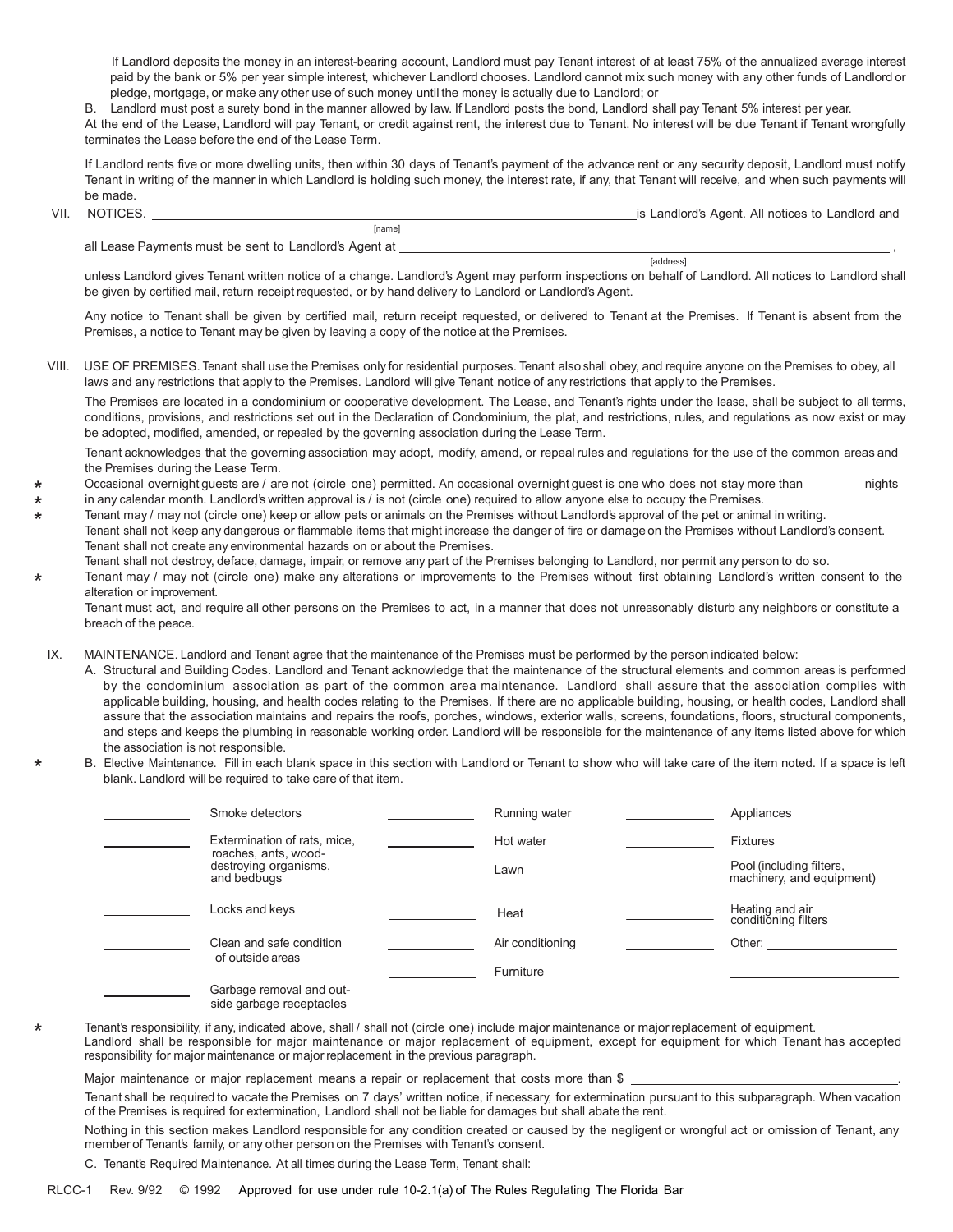- 1. comply with all obligations imposed upon tenants by applicable provisions of building, housing, and health codes;
- 2. keep the Premises clean and sanitary;
- 3. remove all garbage from the dwelling unit in a clean and sanitary manner;
- 4. keep all plumbing fixtures in the dwelling unit clean, sanitary, and in repair; and
- 5. use and operate in a reasonable manner all electrical, plumbing, sanitary, heating, ventilating, air conditioning, and other facilities and appliances, including elevators.
- X. UTILITIES. Tenant shall pay all charges for hook-up, connection, and deposit for providing all utilities and utility services to the Premises during this lease except , which Landlord agrees to provide at Landlord's expense.

(Specify any utilities to be provided and paid for by Landlord such as water, sewer, oil, gas, electricity, telephone, garbage removal, etc.)

- XI. LANDLORD'S ACCESS TO PREMISES. Landlord or Landlord's Agent may enter the Premises in the following circumstances:
	- A. At any time for the protection or preservation of the Premises.
	- B. After reasonable notice to Tenant at reasonable times for the purpose of repairing the Premises.
	- C. To inspect the Premises; make necessary or agreed-upon repairs, decorations, alterations, or improvements; supply agreed services; or exhibit the Premises to prospective or actual purchasers, mortgagees, tenants, workers, or contractors under any of the following circumstances:
		- 1. with Tenant's consent;
		- 2. in case of emergency;
		- 3. when Tenant unreasonably withholds consent; or
		- 4. if Tenant is absent from the Premises for a period of at least one-half a Rental Installment Period. (If the rent is current and Tenant notifies Landlord of an intended absence, then Landlord may enter only with Tenant's consent or for the protection or preservation of the Premises.)
- XII. PROHIBITED ACTS BY LANDLORD.
	- A. Landlord cannot cause, directly or indirectly, the termination or unreasonable interruption of any utility service furnished to Tenant, including, but not limited to, water, heat, light, electricity, gas, elevator, garbage collection, or refrigeration (whether or not the utility service is under the control of, or payment is made by, Landlord).
	- B. Landlord cannot prevent Tenant's access to the Premises by any means, including, but not limited to, changing the locks or using any boot lock or similar device.
	- C. Landlord cannot remove the outside doors, locks, roof, walls, or windows of the Premises except for purposes of maintenance, repair, or replacement. Landlord cannot remove Tenant's personal property from the Premises unless the action is taken after surrender, abandonment, or a lawful eviction. If provided in a written agreement separate from the Lease, upon surrender or abandonment by Tenant, Landlord shall not be liable or responsible for storage or disposition of Tenant's personal property. (For the purposes of this section, abandonment means Tenant is absent from the Premises for at least one-half a Rental installment Period without paying rent or giving Landlord reasonable notice of Tenant's absence.)
- XIII. CASUALTY DAMAGE. If the Premises are damaged or destroyed other than by wrongful or negligent acts of Tenant or persons on the Premises with Tenant's consent, so that the use of the Premises is substantially impaired, Tenant may terminate the Lease within 30 days after the damage or destruction and Tenant will immediately vacate the premises. If Tenant vacates, Tenant is not liable for rent that would have been due after the date of termination. Tenant may vacate the part of the Premises rendered unusable by the damage or destruction, in which case Tenant's liability for rent shall be reduced by the fair rental value of the part of the Premises that was damaged or destroyed.
- XIV. DEFAULT.
	- A. Landlord's Default. Except as noted below, Landlord will be in default if Landlord fails to comply with Landlord's required maintenance obligations under Section IX(A) or fails to comply with other material provisions of the Lease and such failure continues for more than 7 days after Tenant delivers a written notice to Landlord that tells Landlord how Landlord has violated the Lease.

If Landlord's failure to comply is due to causes beyond the Landlord's control and if Landlord has made, and continues to make, every reasonable effort to correct the problem, the Lease may be altered by the parties, as follows:

- 1. If Landlord's failure to comply makes the Premises uninhabitable and Tenant vacates, Tenant shall not be liable for rent during the period the Premises remains uninhabitable.
- 2. If Landlord's failure to comply does not make the Premises uninhabitable and Tenant continues to occupy the Premises, the rent for the period of noncompliance will be reduced by an amount in proportion to the loss of rental value caused by the noncompliance.
- B. Tenant's Default. Tenant will be in default if any of the following occur:
	- 1. Tenant fails to pay rent when due and the default continues for 3 days, excluding Saturday, Sunday, and legal holidays, after delivery of written demand by Landlord for payment of the rent or possession of the Premises.
	- 2. Tenant fails to perform its obligations under the Lease, and the failure is such that Tenant should not be given an opportunity to correct it or the failure occurs within 12 months of a written warning by Landlord of a similar failure. Examples of such failures which do not require an opportunity to correct include, but are not limited to, destruction, damage, or misuse of Landlord's or other Tenant's property by an intentional act or a subsequent or continued unreasonable disturbance.
	- 3. Except as provided above, Tenant fails to perform any other obligation under the Lease and the default continues for more than 7 days after delivery of written notice to Tenant from Landlord specifying the default.
- C. Waiver of Default. If Landlord accepts rent knowing of Tenant's default or accepts performance by Tenant of any provision of the Lease different from the performance required by the Lease, or if Tenant pays rent knowing of Landlord's default or accepts performance by Landlord of any provision of the Lease different from the performance required by the Lease, the party accepting the rent or performance or making the payment shall not have the right to terminate the Lease or to bring a lawsuit for that default, but may enforce any later default.
- XV. REMEDIES AND DEFENSES.
	- A. Tenant's Remedies.
		- 1. If Landlord has defaulted under the Lease and if Tenant has given Landlord a written notice describing the default and Tenant's intention to withhold rent if the default is not corrected within 7 days, Tenant may withhold an amount of rent equal to the loss in rental value caused by the default. If Tenant's notice advises Landlord that Tenant intends to terminate the lease if the default is not cured within 7 days and the default is not cured within the 7 days, Tenant may terminate the Lease.
		- 2. If Tenant has given the notice referred to in subparagraph (1) above, and if Landlord has not corrected the default within 7 days, Tenant may, in addition to withholding the applicable amount of rent, file a lawsuit in county court to require Landlord to correct the default and for damages.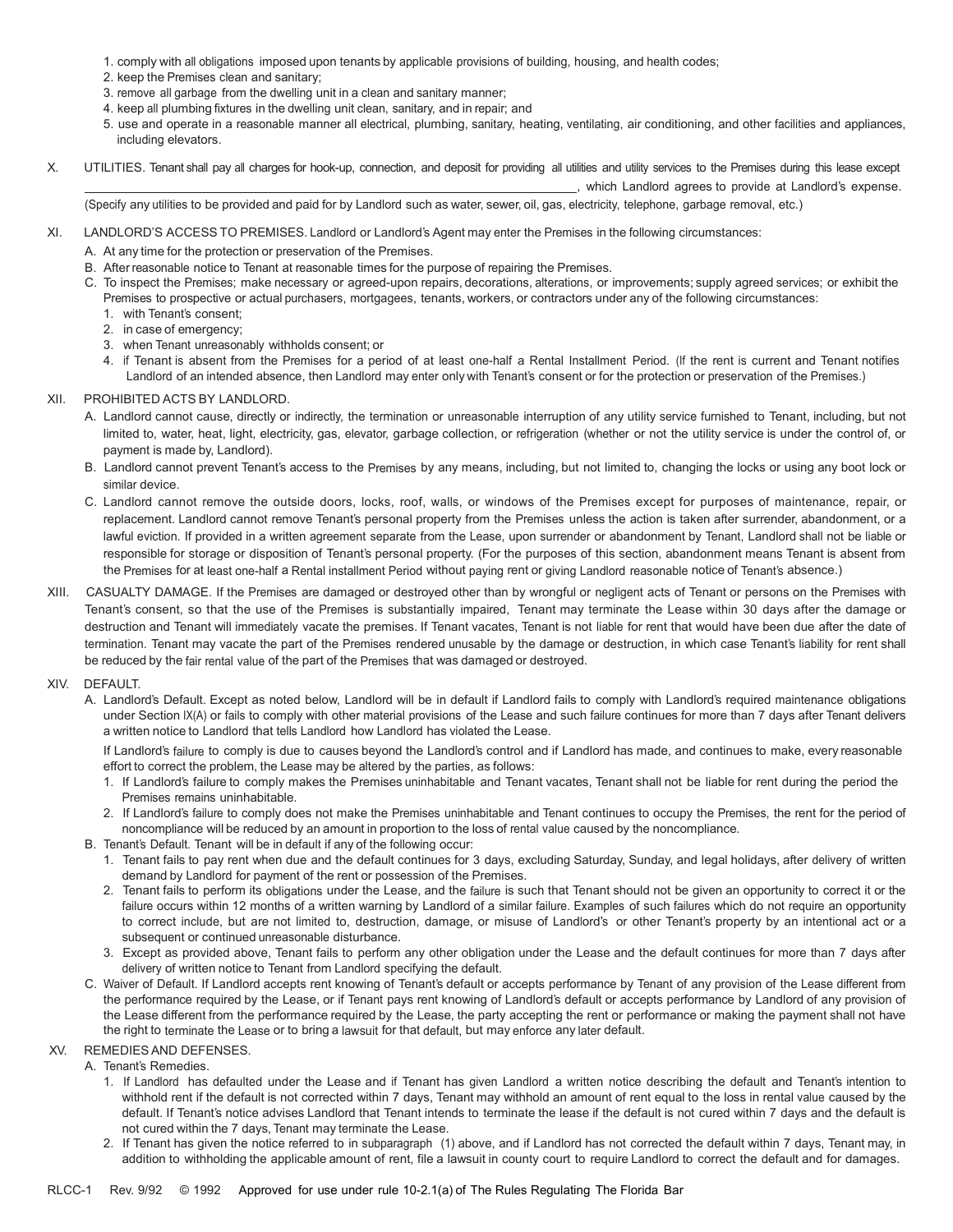- 3. If Landlord's default makes the Premises uninhabitable, and if Tenant has given Landlord a notice describing the default and informing Landlord that Tenant intends to terminate the Lease, then if Landlord does not cure the default within the 7-day period, Tenant may terminate the Lease at the end of the 7 days.
- 4. If Landlord violates the provisions of section XII, Landlord shall be liable to Tenant for actual and consequential damages or 3 months' rent, whichever is greater, for each violation.
- B. Landlord's Remedies.
	- 1. If Tenant remains on the Premises after expiration or termination of the Lease without Landlord's permission, Landlord may recover possession of the Premises in the manner provided for by law. Landlord also may recover double rent for the period during which Tenant refuses to vacate the **Premises**
	- 2. If Tenant defaults under the Lease by failing to pay rent, as set forth in section XIV(B)(1), Landlord may terminate Tenant's rights under the Lease and Tenant shall vacate the Premises immediately. If Tenant defaults under the Lease for any other reason, as set forth in sections XIV(B)(2) or (3) above, Landlord may terminate Tenant's rights under the Lease and Tenant shall vacate the Premises within 7 days of delivery of the notice of termination.
	- 3. If Tenant fails to cure a default within the time specified in the notice to Tenant, Landlord may recover possession of the Premises as provided by law.
	- 4. Landlord shall not recover possession of the Premises except:
		- a. in a lawsuit for possession;
		- b. when Tenant has surrendered possession of the Premises to Landlord; or
		- c. when Tenant has abandoned the Premises. Absent actual knowledge of abandonment, the Premises shall be considered abandoned if Tenant is absent from them for at least one-half a Rental Installment Period, the rent is not current, and Tenant has not notified Landlord, in writing, of an intended absence.
	- 5. If Tenant has defaulted under the Lease and Landlord has obtained a writ of possession, if Tenant has surrendered possession of the Premises to Landlord, or if Tenant has abandoned the Premises, Landlord may:
		- a. treat the Lease as terminated, retake possession for Landlord's own account, and any further liability of Tenant will be ended;
		- b. retake possession of the Premises for Tenant's account. Tenant will remain liable for the difference between rent agreed to be paid under the Lease and rent Landlord is able to recover in good faith from a new tenant; or
		- c. do nothing, and Tenant will be liable for the rent as it comes due.
	- 6. If Landlord retakes possession of the Premises for Tenant's account, Landlord must make a good faith effort to re-lease the Premises. Any rent received by Landlord as a result of the new lease shall be deducted from the rent due from Tenant. For purposes of this section, "good faith" in trying to re-lease the Premises means that Landlord shall use at least the same efforts to re-lease the Premises as were used in the initial rental or at least the same efforts as Landlord uses in attempting to lease other similar property. It does not require Landlord to give a preference in leasing the Premises over other vacant properties that Landlord owns or has the responsibility to rent.
- C. Other Remedies. Each party also may have other remedies available at law or in equity.
- D. Defenses. In a lawsuit by Landlord for possession of the Premises based upon nonpayment of rent or in a lawsuit by Landlord seeking to obtain unpaid rent, Tenant may assert as a defense Landlord's failure to perform required maintenance, as set forth in Section IX(A) above. Landlord's failure to provide elective maintenance, as set forth in Section IX(B) above, shall not be a defense to any lawsuit by Landlord for possession of the Premises unless otherwise provided by the Lease or applicable law. Tenant may also raise any other defense, whether legal or equitable, that Tenant may have, including the defense or retaliatory conduct.
- E. Payment of Rent to Court. In any lawsuit by Landlord for possession of the Premises, if Tenant raises any defense other than payment, Tenant must pay into the registry of the court the past due rent set forth in Landlord's complaint, or an amount determined by the court, and the rent which comes due during the lawsuit, as it comes due. Failure of Tenant to pay the rent into the registry of the court will be a waiver of Tenant's defenses other than payment.
- F. Attorney's Fees. In any lawsuit brought to enforce the Lease or under applicable law, the party who wins may recover its reasonable court costs and attorneys' fees from the party who loses.
- \* XVI. ASSIGNMENT AND SUBLEASING. Tenant may / may not (circle one) assign the Lease or sublease all or any part of the Premises without first obtaining Landlord's written approval and consent to the assignment or sublease.
- \* XVII. RISK OF LOSS. Landlord shall / shall not (circle one) be liable for any loss by reason of damage, theft, or otherwise to the contents, belongings, and personal effects of the Tenant, or Tenant's family, agents, employees, guests, or visitors located in or about the Premises, or for damage or injury to Tenant or Tenant's family, agents, employees, guests, or visitors. Landlord shall not be liable if such damage, theft, or loss is caused by Tenant, Tenant's family, agents, employees, guests, or visitors. Nothing contained in this provision shall relieve Landlord or Tenant from responsibility for loss, damage, or injury caused by its own negligence or willful conduct.
- XVIII. SUBORDINATION. The Lease is subordinate to the lien of any mortgage encumbering the fee title to the Premises from time to time.
- XIX. LIENS. Tenant shall not have the right or authority to encumber the Premises or to permit any person to claim or assert any lien for the improvement or repair of the Premises made by Tenant. Tenant shall notify all parties performing work on the Premises at Tenant's request that the Lease does not allow any liens to attach to Landlord's interest.
- \* XX. APPROVAL CONTINGENCY. The Lease is / is not (circle one) conditioned upon approval of Tenant by the association that governs the Premises.
- XXI. RENEWAL/EXTENSION. The Lease can be renewed or extended only by a written agreement signed by both Landlord and Tenant, but no renewal may extend the term to a date more than 1 year after the lease begins. A new lease is required for each year.
- XXII. MISCELLANEOUS.
	- A. Time is of the essence of the Lease.
	- B. The Lease shall be binding upon and for the benefit of the heirs, personal representatives, successors, and permitted assigns of Landlord and Tenant, subject to the requirements specifically mentioned in the Lease. Whenever used, the singular number shall include the plural or singular and the use of any gender shall include all appropriate genders.
	- C. The agreements contained in the Lease set forth the complete understanding of the parties and may not be changed or terminated orally.
	- D. No agreement to accept surrender of the Premises from Tenant will be valid unless in writing and signed by Landlord.
	- E.. All questions concerning the meaning, execution, construction, effect, validity, and enforcement of the Lease shall be determined pursuant to the laws of Florida.
	- F. The place for filing any suits or other proceedings with respect to the Lease shall be the county in which the Premises is located.
	- G. Landlord and Tenant will use good faith in performing their obligations under the Lease.